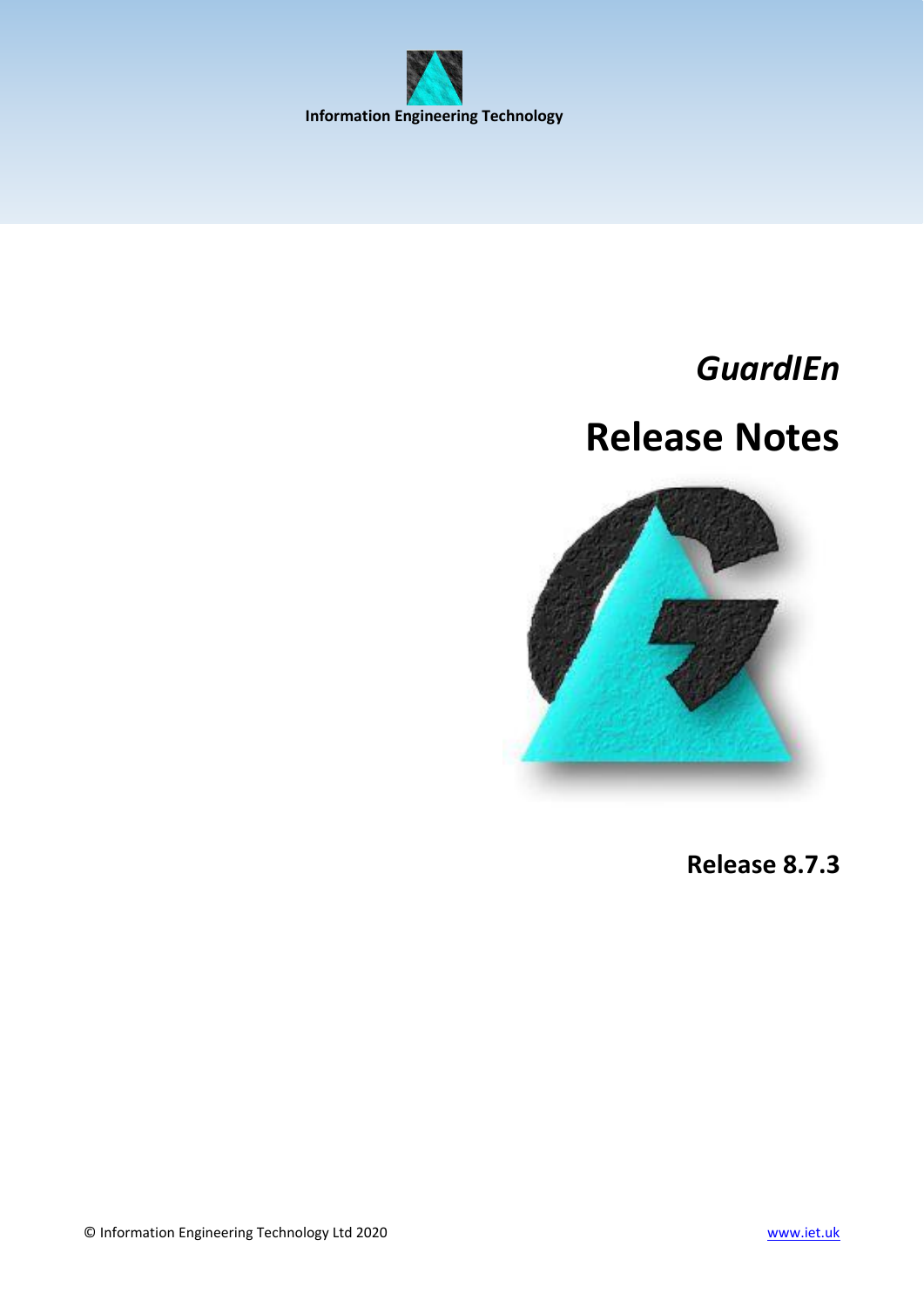## **CONTENTS**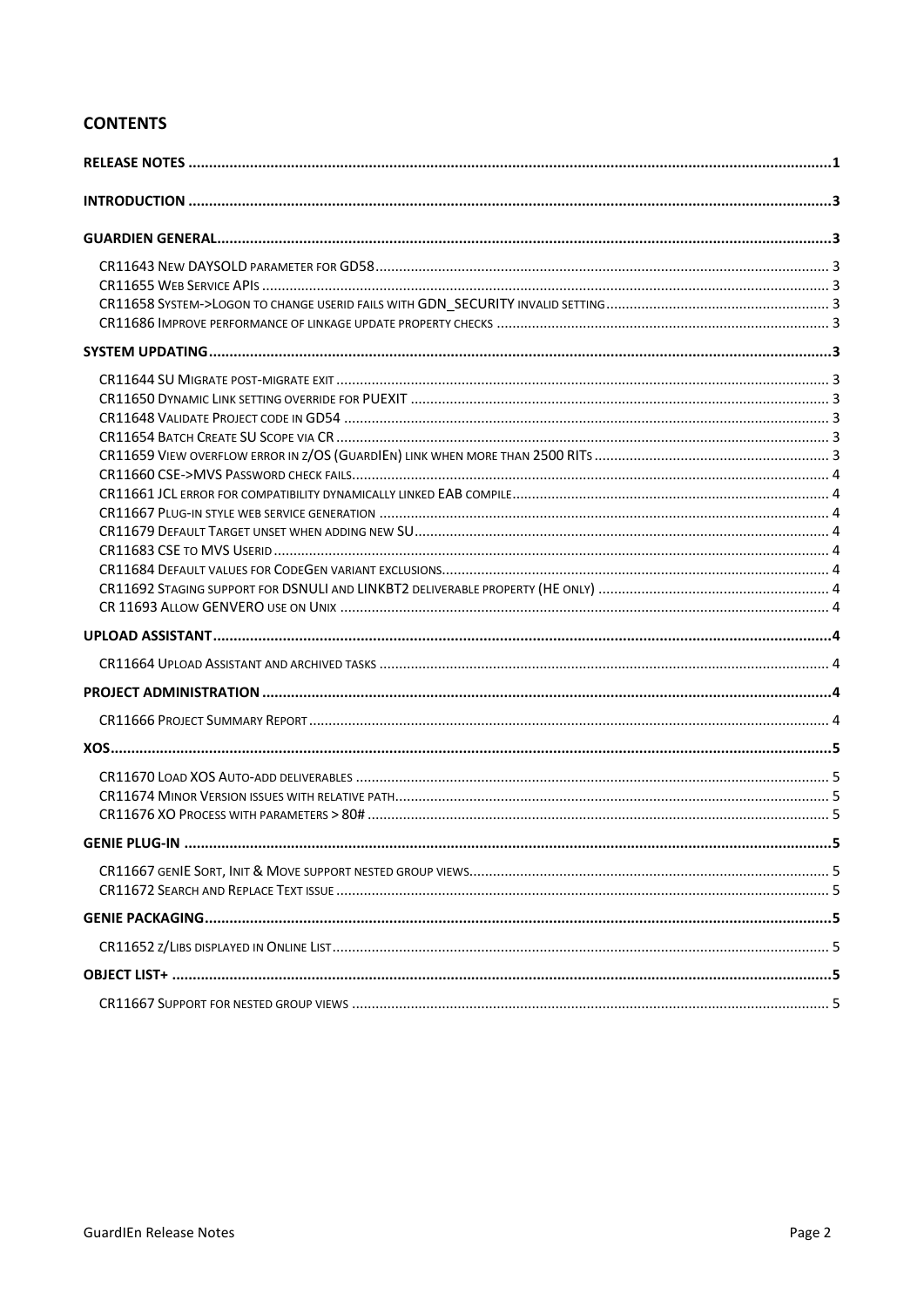## <span id="page-2-0"></span>**Introduction**

Changes marked with a '\*\*' indicate fixes to high severity issues and it is highly recommended that the service pack is installed if you are likely to be affected by these issues.

Changes marked with a '\*' indicates fixes to medium severity issues or a change in behaviour and again it is recommended that the service pack is installed if this issue is likely to affect you.

## <span id="page-2-1"></span>**GuardIEn General**

#### <span id="page-2-2"></span>*CR11643 New DAYSOLD parameter for GD58*

The GD58 Batch Cleanup Subsets job now accepts an optional DAYSOLD parameter to only cleanup subsets more than a specified number of days old.

#### <span id="page-2-3"></span>*CR11655 Web Service APIs*

GuardIEn CSE now provides web service APIs that provide the ability to create, update and read Change Requests and Release Packs as well as scope and execute Development & System Updates. These are described in the Technical Papers document and section of the online help.

#### <span id="page-2-4"></span>*CR11658 System->Logon to change userid fails with GDN\_SECURITY invalid setting*

An issue with 8.7 SP2 causes a problem with the System->Logon change userid function if system parameter CLTSEC is set to 'YES' or 'ENHANCED' – the change user request fails, incorrectly, with error 'invalid setting for the GDN\_SECURITY environment variable' and the GuardIEn client closes. This is now fixed.

#### <span id="page-2-5"></span>*CR11686 Improve performance of linkage update property checks*

Improved the performance of linkage update when linkage properties (name, role changes) are checked for linkage role limits of models in the same system release as the model being assessed (only checked if parallel development set to YES).

## <span id="page-2-6"></span>**System Updating**

#### <span id="page-2-7"></span>*CR11644 SU Migrate post-migrate exit*

The post-migrate exit (GDPMIGEX) is now also invoked for a system update migrate as part of the check phase.

#### <span id="page-2-8"></span>*CR11650 Dynamic Link setting override for PUEXIT*

If the DYNOVB target property is set to USEULI, then the host ency PUEXIT dynamic link option for action blocks is always set to O for online since it is assumed that all action blocks are linked once for DSNULI. However, some custom PUEXIT processing may need to know whether an action block is used in online and/or batch regardless of the setting of the DYNOB target property. This can be enabled by creating a custom target property type of PUEXTDYN and setting this to an override DYNOB value using the same values as the DYNOB target property.

#### <span id="page-2-9"></span>*CR11648 Validate Project code in GD54*

The GD54 batch SU creation task now checks that the specified project code is valid.

#### <span id="page-2-10"></span>*CR11654 Batch Create SU Scope via CR*

When scoping a System Update, you can optionally include Release Packs in the scope by specifying CR numbers. The CR must be associated to a Release Pack.

#### <span id="page-2-11"></span>*CR11659 View overflow error in z/OS (GuardIEn) link when more than 2500 RITs*

An overflow error, when the number of RITs exceeds the present 2500 limit, is now prevented.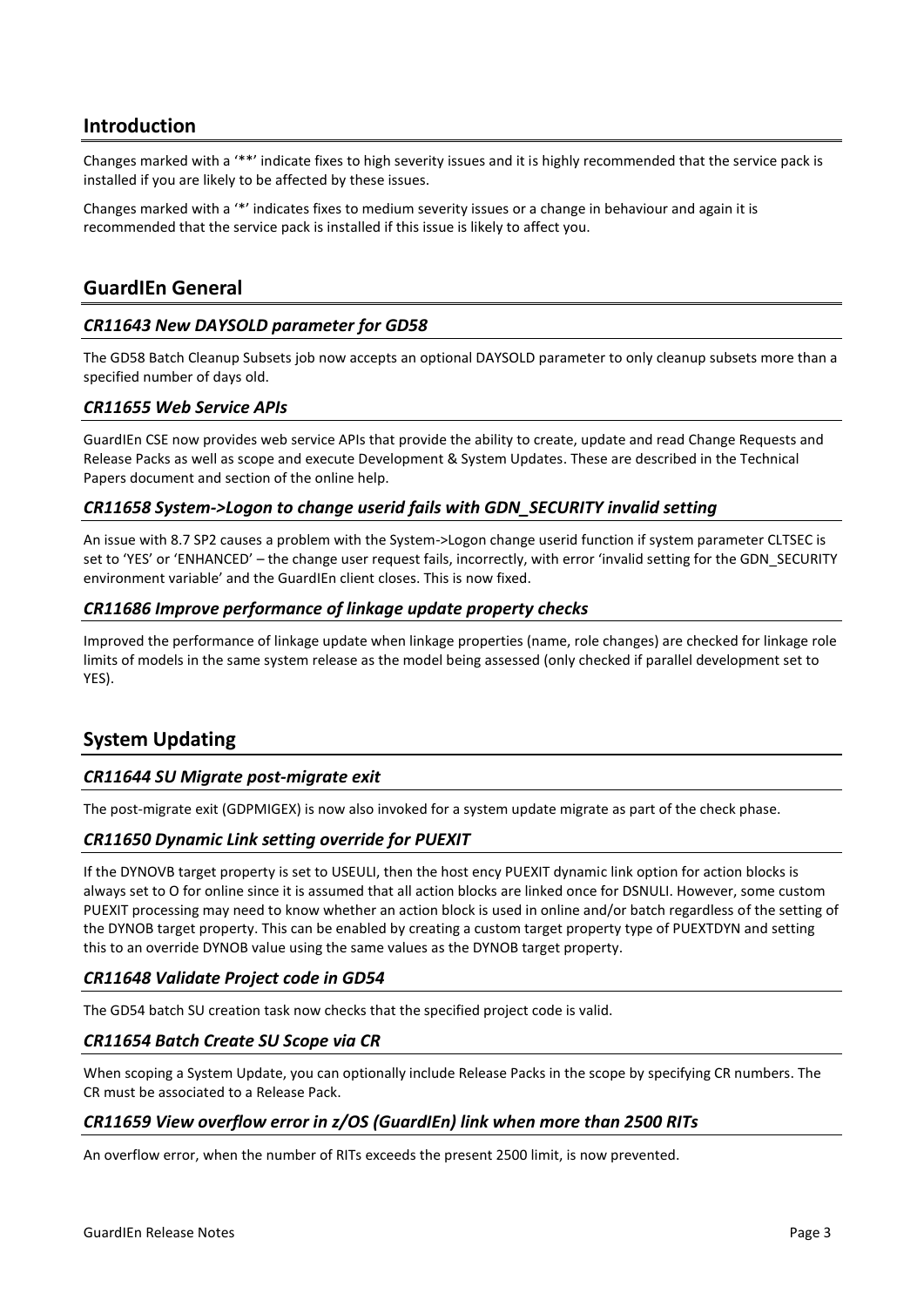## <span id="page-3-0"></span>*CR11660 CSE->MVS Password check fails*

The MVS password check when submitting jobs from the CSE can sometimes fail even though the password is correct.

#### <span id="page-3-1"></span>*CR11661 JCL error for compatibility dynamically linked EAB compile*

If the EAB compatibility NCAL library was not defined this resulted in an empty definition being passed to the JCL, failing the job. Now, if this situation occurs, a warning is issued (GDCW6190) and the standard compatibility NCAL library is used.

#### <span id="page-3-2"></span>*CR11667 Plug-in style web service generation*

GuardIEn can now generate web services in same style as the web services wizard toolset plugin. This means that as you promote a new or changed server procedure step, the web services can be generated from GuardIEn without the need to download the model to the toolset for generation.

#### <span id="page-3-3"></span>*CR11679 Default Target unset when adding new SU*

When adding a new development/system update, if the override target checkbox is ticked and then un-ticked, the default target is unset causing a warning when attempting to proceed to the next panel. If the override target checkbox is unticked, the default target is now re-evaluated.

#### <span id="page-3-4"></span>*CR11683 CSE to MVS Userid*

When submitting MVS install steps from a CSE, if the MVSFTPUS and MVSFTPPW target property values are specified then the MVS userid + password for a development/system update are defaulted to these values.

#### <span id="page-3-5"></span>*CR11684 Default values for CodeGen variant exclusions*

When using the GENn deliverable properties to exclude deliverables from certain codegen variants, you can now specify a default value using a target property GENXDEFn to provide a default value when the deliverable property is not defined. This is useful when the default is NO since it avoids having to set the GENn property to NO for all deliverables except those that you want to generate. This is implemented for GuardIEn CSE only.

#### <span id="page-3-6"></span>*CR11692 Staging support for DSNULI and LINKBT2 deliverable property (HE only)*

When use is made of the new DSNULI support for dynamic ABs (dynob='U'), this causes an issue within stage processing if LINKBT2 is also used as the additional batch module is never processed. This is now fixed and the additional batch link will be correctly staged.

#### <span id="page-3-7"></span>*CR 11693 Allow GENVERO use on Unix*

Enhance necessary scripts to allow the use of GENVERO by DU/SU's running in the Unix environment.

## <span id="page-3-8"></span>**Upload Assistant**

#### <span id="page-3-9"></span>*CR11664 Upload Assistant and archived tasks*

If an upload task is archived and not either deleted or left in the completed state, then a subsequent upload for the same model and subset prompts the reuse of the same task/CR. Archived tasks are now not considered in this check.

## <span id="page-3-10"></span>**Project Administration**

#### <span id="page-3-11"></span>*CR11666 Project Summary Report*

The headings for the Linkage Roles section in the project summary report have been changed to make them more readable.